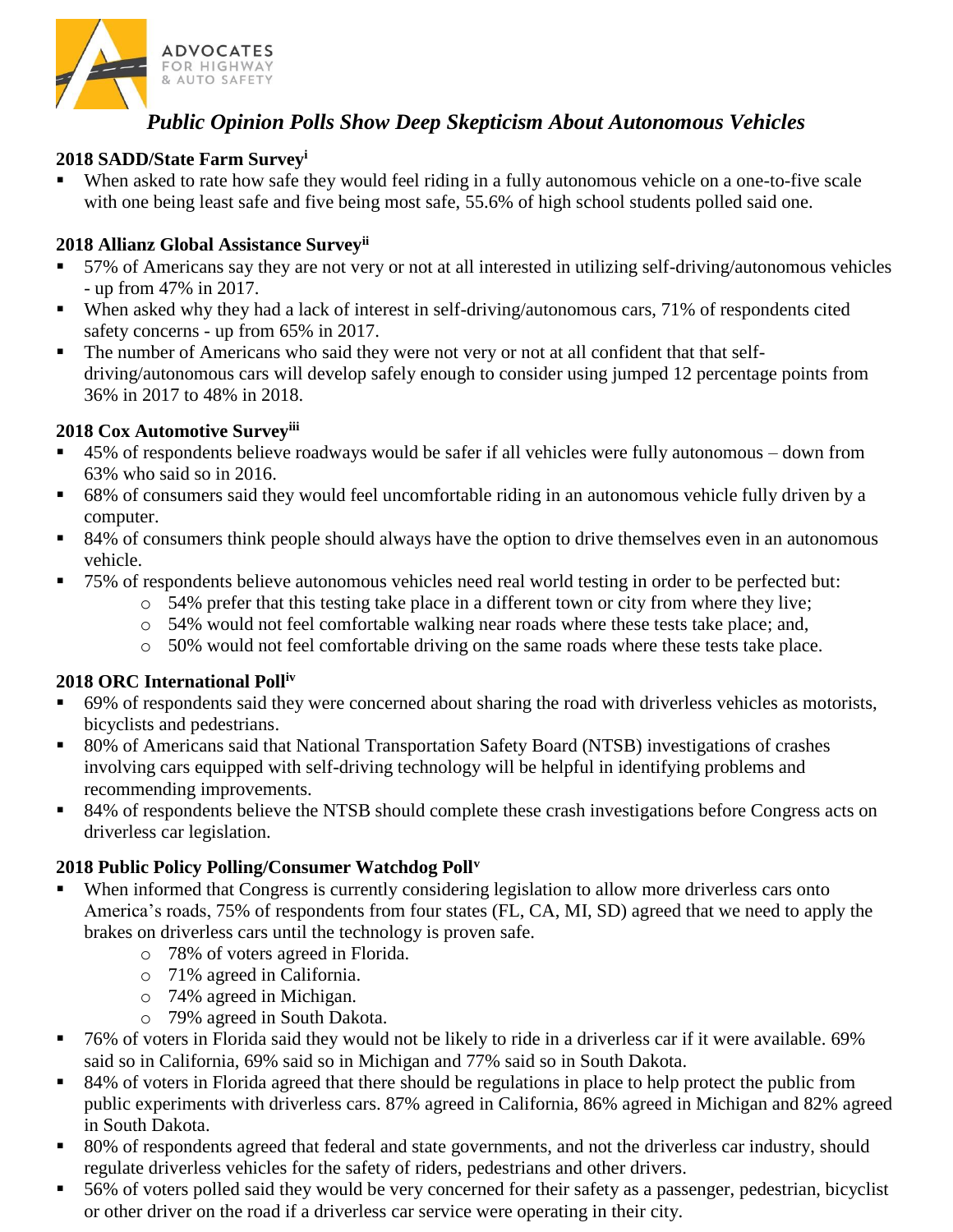- 56% of respondents said they were very concerned about the security of the data collected by driverless vehicles.
- 59% of voters polled said that they do not think that in their lifetimes, driverless cars will be safe enough to use.

#### **2018 AAA Pollvi**

- 73% of American drivers said they would be too afraid to ride in a fully self-driving vehicle, up from 63% in late 2017.
- 63% of U.S. adults said they would feel less safe sharing the road with a self-driving vehicle while walking or riding a bicycle.

## **2018 Gallup Pollvii**

■ 52% of Americans said that even after driverless cars are certified by government auto safety regulators, they would never want to use one.

## **2018 CARiD Surveyviii**

- 53% of respondents said they would feel somewhat or very unsafe riding in an autonomous car.
- 66% of those polled said they think the U.S. government must be involved in regulating autonomous vehicles.
- 75% of poll respondents said that if given a choice, they would still rather drive than ride autonomously.

## **2018 Morning Consult Poll ix**

- 50% of U.S. adults said that based on what they have seen, read or heard, they believe self-driving cars are somewhat less safe or much less safe than regular vehicles driven by humans.
- 57% of those polled said that based on what they have seen, read or heard, they have a not too favorable or not at all favorable view of self-driving cars.
- 38% of respondents said they would not ride in a self-driving car, versus 19% who said they would and 35% who said maybe in the future.

## **2018 Reuters/Ipsos Poll<sup>x</sup>**

67% of Americans polled said they were uncomfortable with the idea of riding in self-driving cars.

## **2018 Morning Consult Pollxi**

▪ 67% of adults polled were somewhat or very concerned about cyber threats to driverless cars.

## **2018 ORC International Pollxii**

- 64% of respondents said they were concerned about sharing the road with driverless cars.
- 63% said they are not comfortable with Congress increasing the number of driverless cars which do not meet existing federal vehicle safety standards and would be available for public sale.
- 75% of Americans said they weren't comfortable with manufacturers being able to disable vehicle controls, such as the steering wheel, and brake and gas pedals, when an AV is being operated by the computer.
- 73% of those polled support the development of U.S. Department of Transportation safety standards for new features related to the operation of driverless cars.
- 81% said they support U.S. Department of Transportation cybersecurity rules to protect against hacking of cars that are being operated by a computer.
- 84% of Americans said they support uniform U.S. Department of Transportation rules to ensure that the human driver is alert in order to safely take control from the computer.
- 80% of respondents support minimum performance requirements for computers that operate driverless cars similar to those for computers that operate commercial airplanes.
- 87% said it would be helpful to have a U.S. Department of Transportation website for consumers to look up information about the safety features of a new or used driverless car which they may be purchasing.

# **2017 Pew Research Center Surveyxiii**

- 56% of U.S. adults surveyed said they would not ride in a self-driving vehicle.
- Of those who said they wouldn't, 42% of respondents said they didn't trust the technology or feared giving up control and 30% cited safety concerns.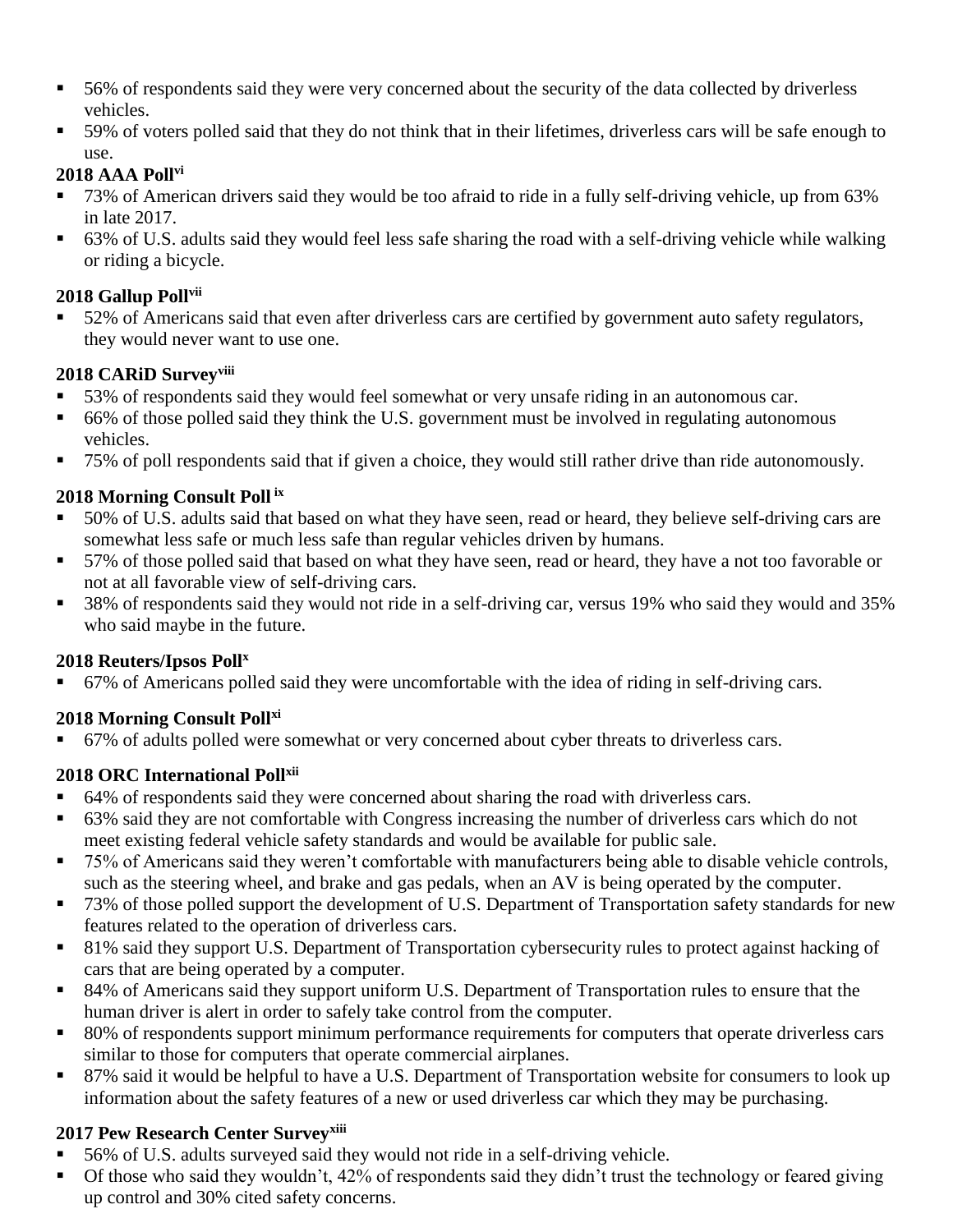- 30% of respondents think that autonomous vehicles will make roads *less* safe for humans if they become more widespread.
- 87% of respondents said they would favor a requirement that all driverless vehicles have a human in the driver's seat who can take control of the vehicle in case of an emergency.
- 53% of people surveyed said the development of driverless cars makes them feel very or somewhat worried.
- 52% said they would feel not too or not at all safe sharing the road with driverless passenger vehicles.
- 65% said they would feel not too or not at all safe sharing the road with driverless freight trucks.

## **2017 Morning Consult/POLITICO Pollxiv**

- 51% of registered voters polled said they were not too likely or not likely at all to ride as a passenger in an AV.
- 61% of respondents said they aren't likely to buy self-driving cars once they become available.
- 35% of those polled said they believe AVs are less safe than the average human driver, compared to 22% who said they were safer than human drivers and 18% who said AVs were about the same level of safety as the average human driver. Over a quarter (26%) said they didn't know or had no opinion.

#### **2017 Deloitte Studyxv**

- 74% of U.S. consumers polled said they felt that fully autonomous vehicles will not be safe.
- 68% of respondents said an established track record of fully autonomous cars being safely used would make them more likely to ride in one.

## **2017 MIT AgeLab and New England Motor Press Association Surveyxvi**

- 13% of respondents said they would be comfortable with a fully autonomous car, down from 24% in a similar 2016 survey.
- 48% said they would never purchase a car that completely drives itself when asked about their interest in purchasing a self-driving car.
- Of those who said they wouldn't purchase a completely driverless car, 37% said they feared a loss of control, 29% said they don't trust it, 25% said they believe it will never work perfectly, and 21% said it's unsafe.

## **2017 AAA Surveyxvii**

- 54% of U.S. drivers polled feel less safe at the prospect of sharing the road with a self-driving vehicle. Moreover, only 10% said they'd actually feel safer sharing the roads with driverless vehicles.
- 78% of Americans surveyed said they were afraid to ride in a self-driving vehicle.

## **2016 Kelley Blue Book Studyxviii**

- 51% of respondents said they would prefer to have full control of their vehicle, even if it's not as safe for other drivers.
- 64% said they need to be in control of their vehicle.

## **2016 Morning Consult Pollxix**

- 43% of registered voters polled said autonomous cars are not safe. About one-third (32%) said they are safe, but that's not much more than the 25% who said they didn't know or didn't care.
- Majorities of voters found it unacceptable for a rider in a driverless car to text or email, read, watch movies or TV, be drunk or sleep.
- 76% said they were as worried about driverless cars operating on the same roads as cars driven by humans.
- When asked broadly about road safety, 80% said they were concerned. Likewise, 80% of respondents said they were concerned about glitches in an autonomous car's software.

Compiled by Advocates for Highway and Auto Safety, October 2018

<sup>i</sup> SADD/State Farm, Teens' Thoughts Regarding the Future of Vehicle Technology, October 2018  $\overline{a}$ 

ii Allianz Global Assistance, Sharing Economy Index, September 2018

iii Cox Automotive, Evolution of Mobility: Autonomous Vehicles, August 2018

iv ORC International and Advocates for Highway and Auto Safety, CARAVAN Public Opinion Poll: Public to U.S. Senate: Pump the Brakes on Driverless Car Bill, July 2018

<sup>v</sup> Consumer Watchdog, As Americans Hit the Road for Memorial Day, Consumer Watchdog Poll Finds Voters Want Congress to Apply the Brakes on Driverless Cars, May 2018

vi American Automobile Association (AAA), American Trust in Autonomous Vehicles Slips, May 2018